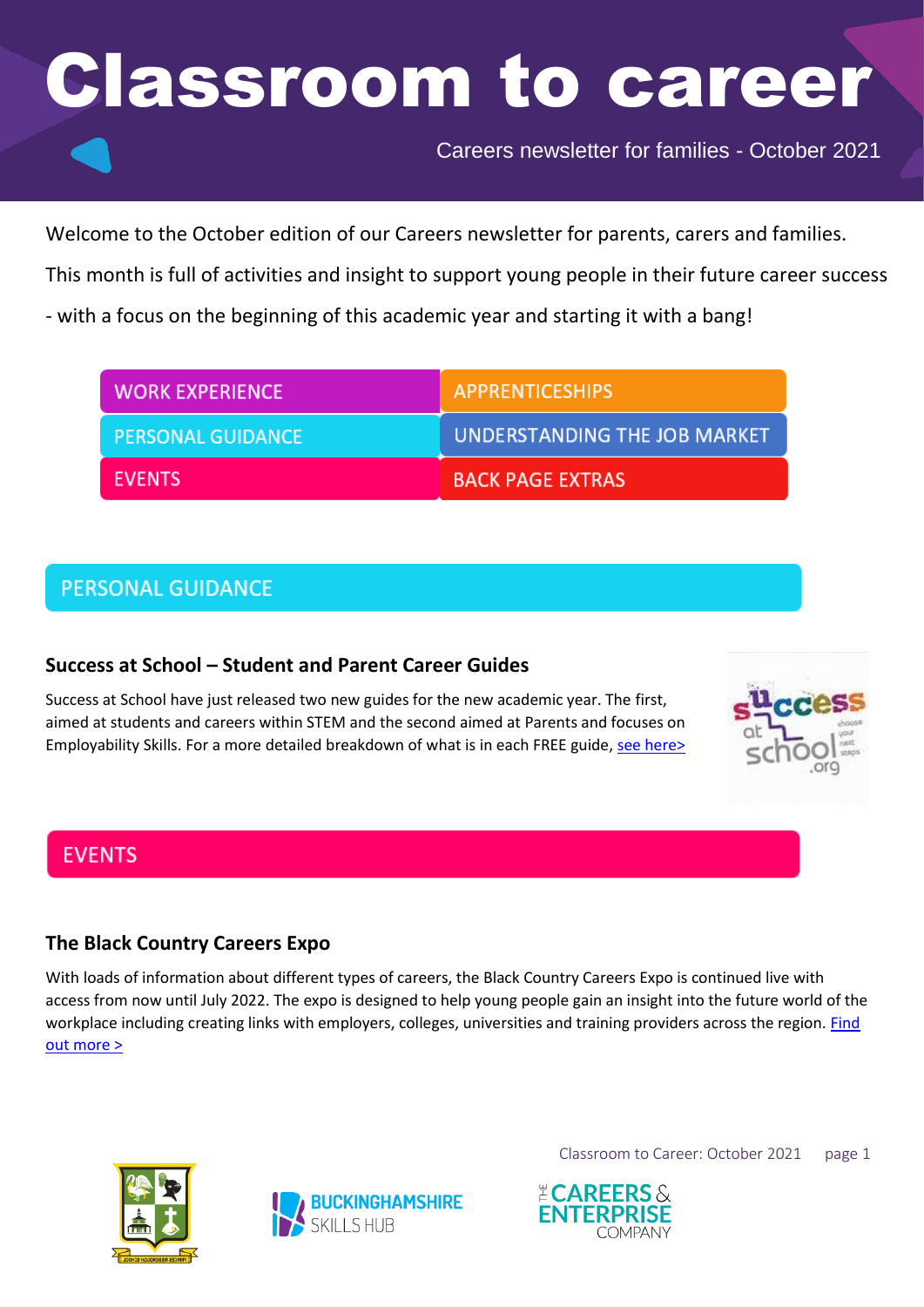Careers newsletter for families - October 2021

#### **World Skills UK: Spotlight Talks – 13th – 14th October**

Spotlight Talks, from World Skills UK, brings together the UK's leading employers and apprentices to inspire even more young people, from all walks of life, to take up technical career routes and apprenticeships. [Find out more](https://www.worldskillsuk.org/careers-advice/spotlight-talks-inspiring-careers-excellence/?dm_t=0,0,0,0,0) >

#### **Bucks Skills Hub - Book on a Free Virtual Event**

With a jam-packed schedule of virtual and in-person events, including masterclasses with JP Morgan as well as open days in agriculture and nursing, we have created a handy calendar to see what you can book onto over the month of September. [Find them all here >](https://bucksskillshub.org/events/this-month)

### **Channel Talent – Free Virtual Events**

Based out of Bedford School, Channel Talent is hosting a series of free interactive university online events over the Autumn Term. Each session includes either one or two universities, offering enrichment for curriculum themes and support for students who are considering progression to Higher Education. The sessions are dynamic and participative, encouraging everyone to engage and shape the session.

For the current Autumn programme as well as details on how to get yourself booked in[, see here >](https://bucksskillshub.org/career-seeker/resources/channel-talent)

#### **The National Saturday Club**

The National Saturday Club are currently accepting applications to the Bucks New University Art & Design Saturday Club. This opportunity is open to students aged 13–16 (Years 8, 9, 10 & 11) for the 2021/22 academic year, in particular those who may face additional barriers to success. Find out [more](https://bucksskillshub.org/career-seeker/resources/the-national-saturday-club) >

#### **World Skills UK – Spotlight Talks**

World Skills UK have launched their next Spotlight Talks: Inspiring careers excellence event. Leading employers, professionals and role models will discuss how digital skills are key to enabling success in students' future careers. Registration is now open. [Find out more >](https://bucksskillshub.org/career-seeker/resources/world-skills-uk-spotlight-talks)





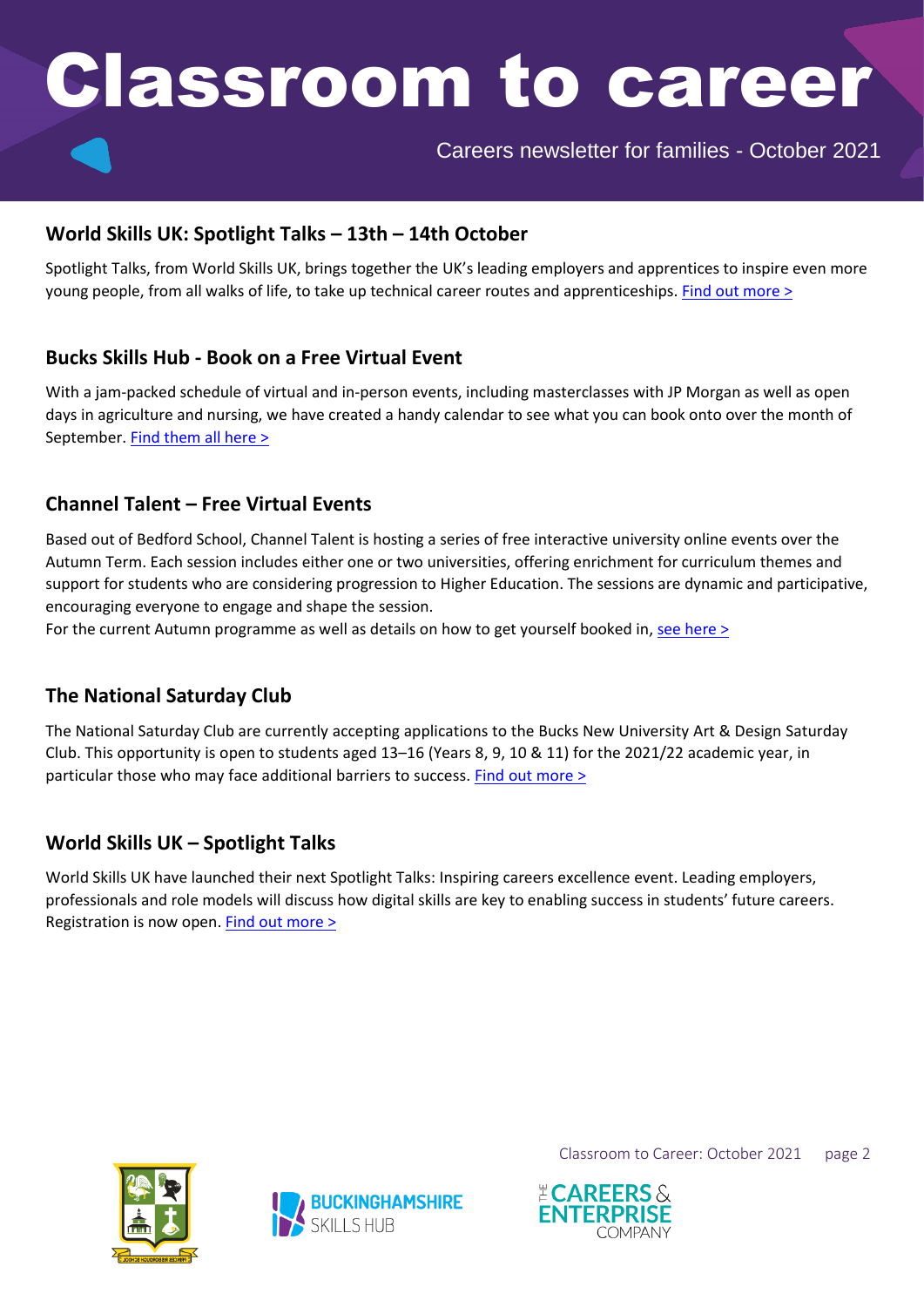Careers newsletter for families - October 2021

## **WORK EXPERIENCE**

| Ketchum - Three Month Paid Internship<br>Ketchum London is offering a three-month paid internship for students and new<br>graduates who want to gain experience and understanding of a global<br>communications consultancy in their Consumer Brand Team. The Consumer Brand<br>team delivers award-winning creative campaigns for some of the world's biggest<br>companies.<br>Deadline: Tuesday 14 September at 10.00am<br>Location: London<br>Salary: £21,610 (before tax) per annum pro rota<br>Placement begins: October 2021 for three months<br>Find out more >                                                                                                                                                           | tchum                             |
|----------------------------------------------------------------------------------------------------------------------------------------------------------------------------------------------------------------------------------------------------------------------------------------------------------------------------------------------------------------------------------------------------------------------------------------------------------------------------------------------------------------------------------------------------------------------------------------------------------------------------------------------------------------------------------------------------------------------------------|-----------------------------------|
| #10000BlackInterns - Paid Internships for Black Students<br>Summer 2022<br>#10000BlackInterns aims to offer 10,000 internships over 5 years, across 24<br>sectors and involving more than 700 companies. This innovative programme is<br>open to candidates who are Black African, Black Caribbean and/or Black British and<br>who are aged 18 or over. Candidates who have completed their A levels and are on<br>a gap year with the intention of undertaking higher education are eligible as well<br>as students who are currently studying at university. Find out more >                                                                                                                                                   | #10000<br>BLACK<br><b>INTERNS</b> |
| JLL (Jones Lang LaSalle) - Three Month Placement<br>JLL is offering a three-month placement within their Work Dynamics department.<br>The successful applicant will be based on the client account with Facebook for<br>whom JLL manages office locations across Europe, Middle East and Africa.<br>The services JLL provide to Facebook include Integrated Facilities Management,<br>Mailroom Services, Hard Services (Engineering), Space Planning and Events<br>Coordination. This work placement will give you exposure to the world of facilities<br>management within a fast-paced<br>and dynamic workplace while delivering exceptional client services.<br>Deadline: Tuesday 14 September at 10.00am<br>Location: London |                                   |





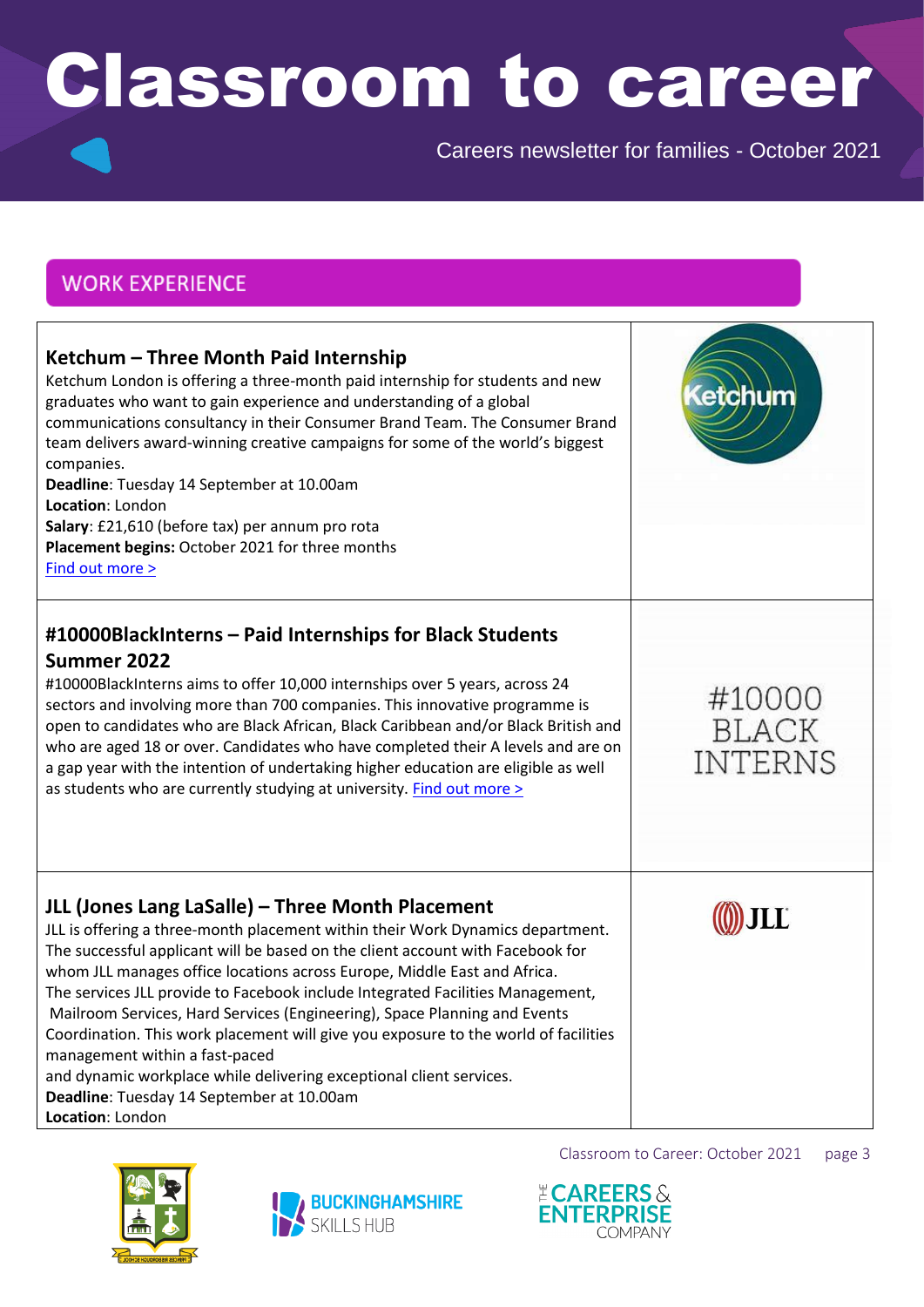Careers newsletter for families - October 2021

| Salary: £24,000 (before tax) per annum pro rota<br>Placement begins: October 2021 for three months<br>Find out more >                                                                                                                                                                                                                                                                |                    |
|--------------------------------------------------------------------------------------------------------------------------------------------------------------------------------------------------------------------------------------------------------------------------------------------------------------------------------------------------------------------------------------|--------------------|
| The HSBC Global Banking & Markets Virtual Experience -<br>now open!<br>Giving students the chance to stand out in the global banking, finance and markets<br>industries with the opportunity to try specific analyst tasks in Corporate Banking,<br>M&A, Capital Markets, Trading, Securities and Sales at one of the world's largest<br>International banks - HSBC. Find out more > | <b>HSBC</b>        |
| <b>Morgan Sindall Virtual Work Experience</b><br>Following the success of the previous years VWEX programme, Morgan Sindall<br>Construction are continuing to offer Virtual Work Experience nationally to students<br>from year 10 - year 13. Find out more >                                                                                                                        | <b>SINDALI</b>     |
| #Futuresup by Uptree<br>On the $28th$ October, Uptree is holding a multi-industry careers event for students<br>to engage directly with world-class employers whilst gaining valuable online work<br>experience across a range of industries. Find out more >                                                                                                                        | <b>Uptree</b>      |
| <b>Lloyds Bank</b><br>Considering a career in banking? Lloyds Bank are running online webinars for<br>students in years 7, 8 and 9 on Friday 22nd of October and Friday 29th of October.<br>Find out more >                                                                                                                                                                          | <b>LLOYDS BANK</b> |





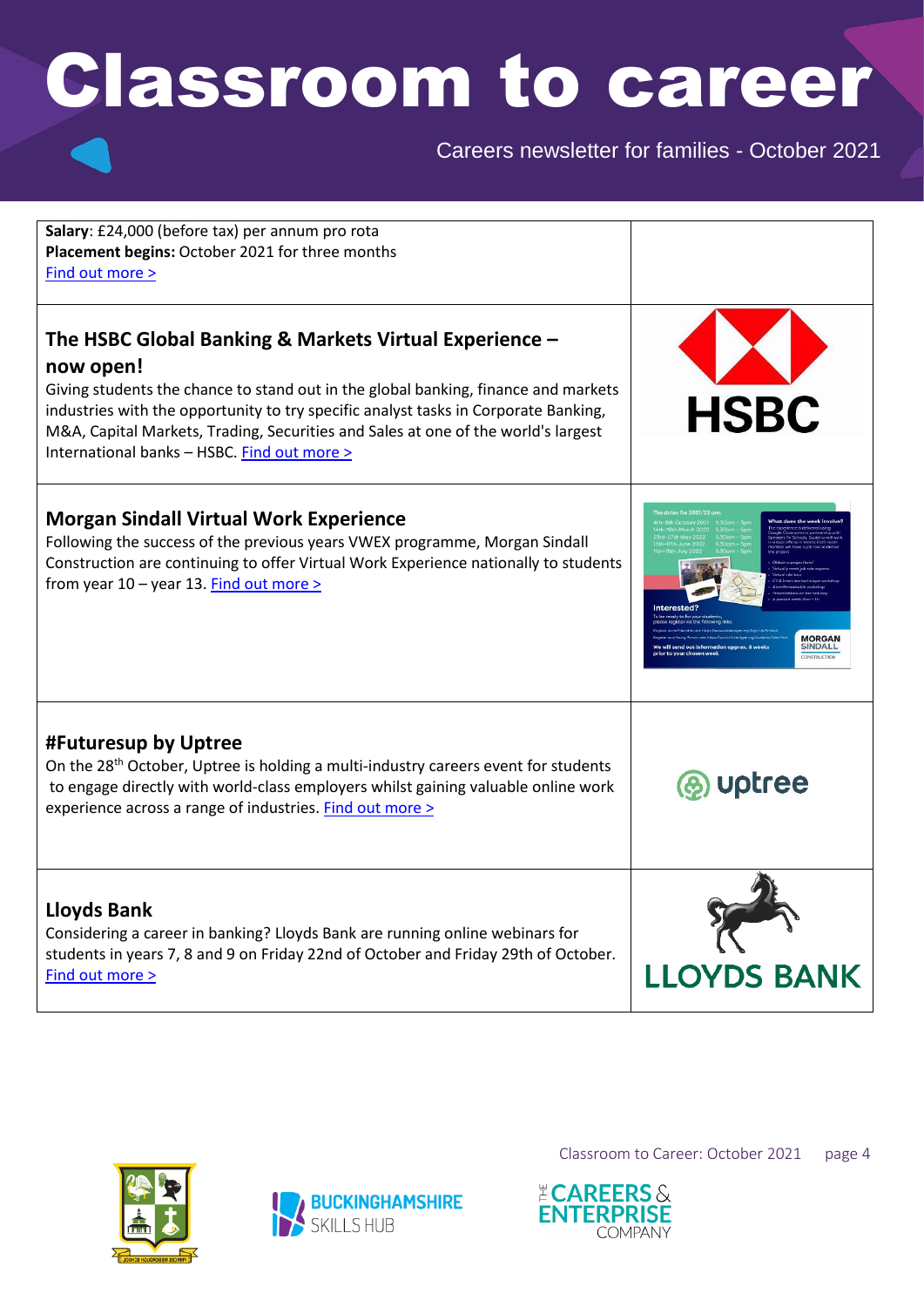Careers newsletter for families - October 2021

## **APPRENTICESHIPS**

Looking for an apprenticeship? [Click here](https://bucksskillshub.org/opportunities/apprenticeships/search) to head over to the Bucks Skills Hub website where you will find 100s of local apprenticeship vacancies. Below, we've also highlighted just a few of the latest school/college leaver apprenticeships with local and national employers.

| <b>Cogent Skills - Apprenticeships</b><br>Cogent Skills offer a range of scientific and non-scientific roles, for<br>apprentices, undergraduates and graduates, with the world's leading science<br>companies. Most of these opportunities are advertised exclusively through<br>Cogent. Find out more >                                                                                                                                                                                                     | Cogent skills<br>for science industries |
|--------------------------------------------------------------------------------------------------------------------------------------------------------------------------------------------------------------------------------------------------------------------------------------------------------------------------------------------------------------------------------------------------------------------------------------------------------------------------------------------------------------|-----------------------------------------|
| <b>PWC</b> – Flying Start Degree Programmes<br>PwC's 'Flying Start' Degree Programmes give students the opportunity to<br>work with world-class clients and be an integral part of highly skilled teams.<br>The integrated paid placements at PwC allow you to earn whilst you learn at<br>university and hopefully secure a grad job with them after graduation! PwC<br>run programmes in Accounting, Technology and Business Management.<br>Applications for the 2022 intake are now open! Find out more > | <b>DWC</b>                              |
| The Pay Index – The Degree Apprenticeships Tool<br>The Pay Index have innovatively created a platform for accessible and<br>personalised information on degree apprenticeships, including info on where<br>to find degree apprenticeships locally, the different types and more. Find out<br>more >                                                                                                                                                                                                          | <b>The Pay Index</b>                    |





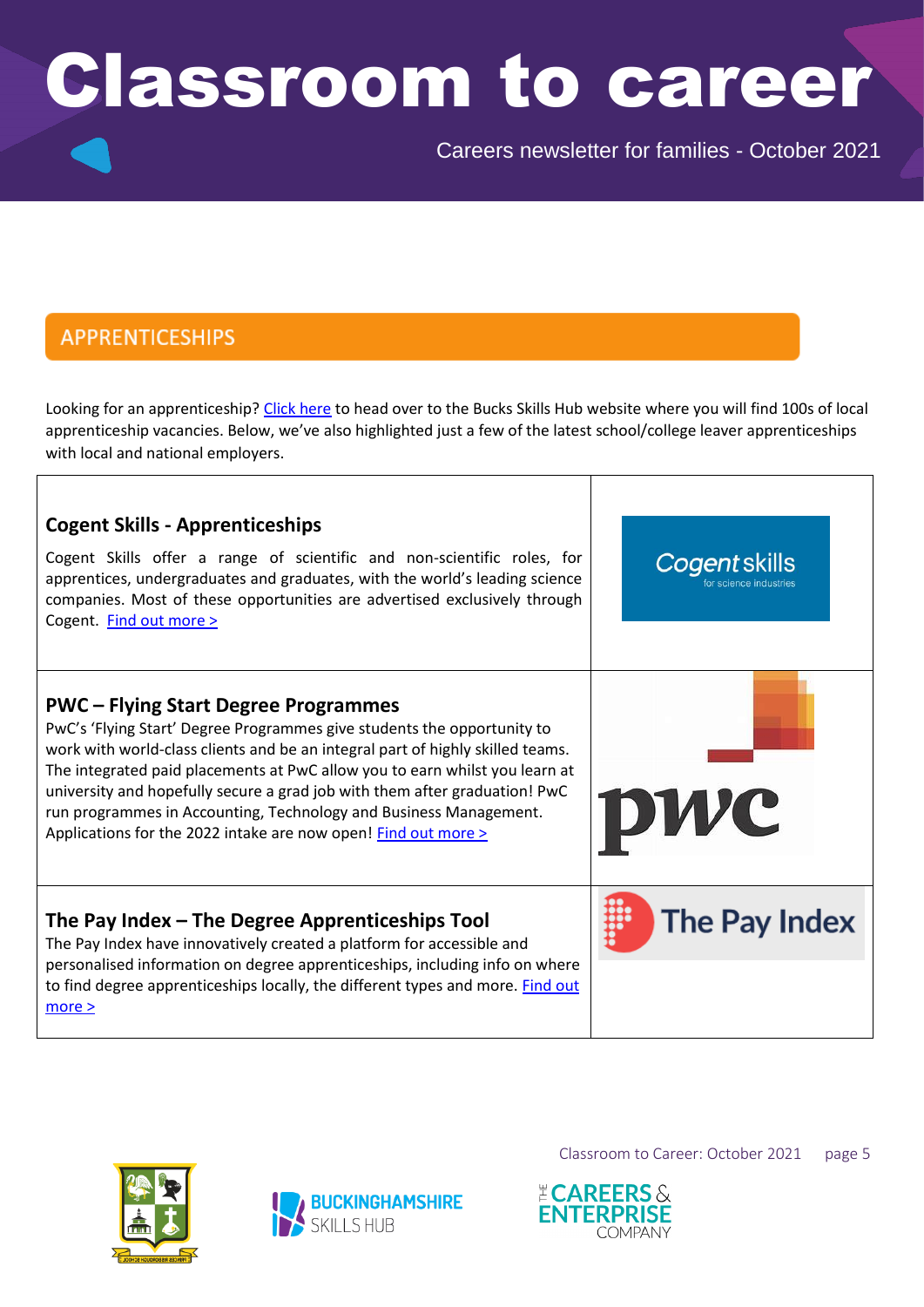Careers newsletter for families - October 2021

InvestIN

#### **InvestIn – Career Experiences**

InvestIn have just launched their autumn term career experience programmes, which students can register for now. Their programmes empower students aged 12-18 to take charge of their future careers through live and interactive sessions with top professionals both virtually or in person. Students can choose from 28 careers – the Young Doctor, Engineer, Lawyer, Investment Banker, Software Engineer and Psychologist programmes expect to be fully booked by the end of September. [Find out more >](https://investin.org/pages/choose-your-career)

## **UNDERSTANDING THE JOB MARKET**

### **Industry Sector Spotlight: Life Sciences, Healthcare and Social Care**

Each area of the economy has a different story to tell. Each issue of Classroom to Career includes insight into a sector where job opportunities are growing: this month we feature careers in Life Sciences, Healthcare and Social Care.

Careers in this sector range form highly innovative engineers who can design new healthcare digital technologies, through to social workers working with vulnerable adults, or even biopharma technicians working to create new drugs. Buckinghamshire, in particular, is part of a world-leading 'Golden Triangle' of UK life sciences activity with plenty of jobs to be found. [Visit the website here >](https://bucksskillshub.org/sectors/life-science-healthcare-and-social-care)



#### **What's booming locally**

If you're not sure what kind of career might be best for you, the Sector Hub on the Bucks Skills Hub website is filled to the brim with information on all the key sectors in Buckinghamshire - from up-and-coming emerging technologies to the sectors booming with business growth. [Explore industry sectors](https://bucksskillshub.org/sectors) here >

## **BACK PAGE EXTRAS**





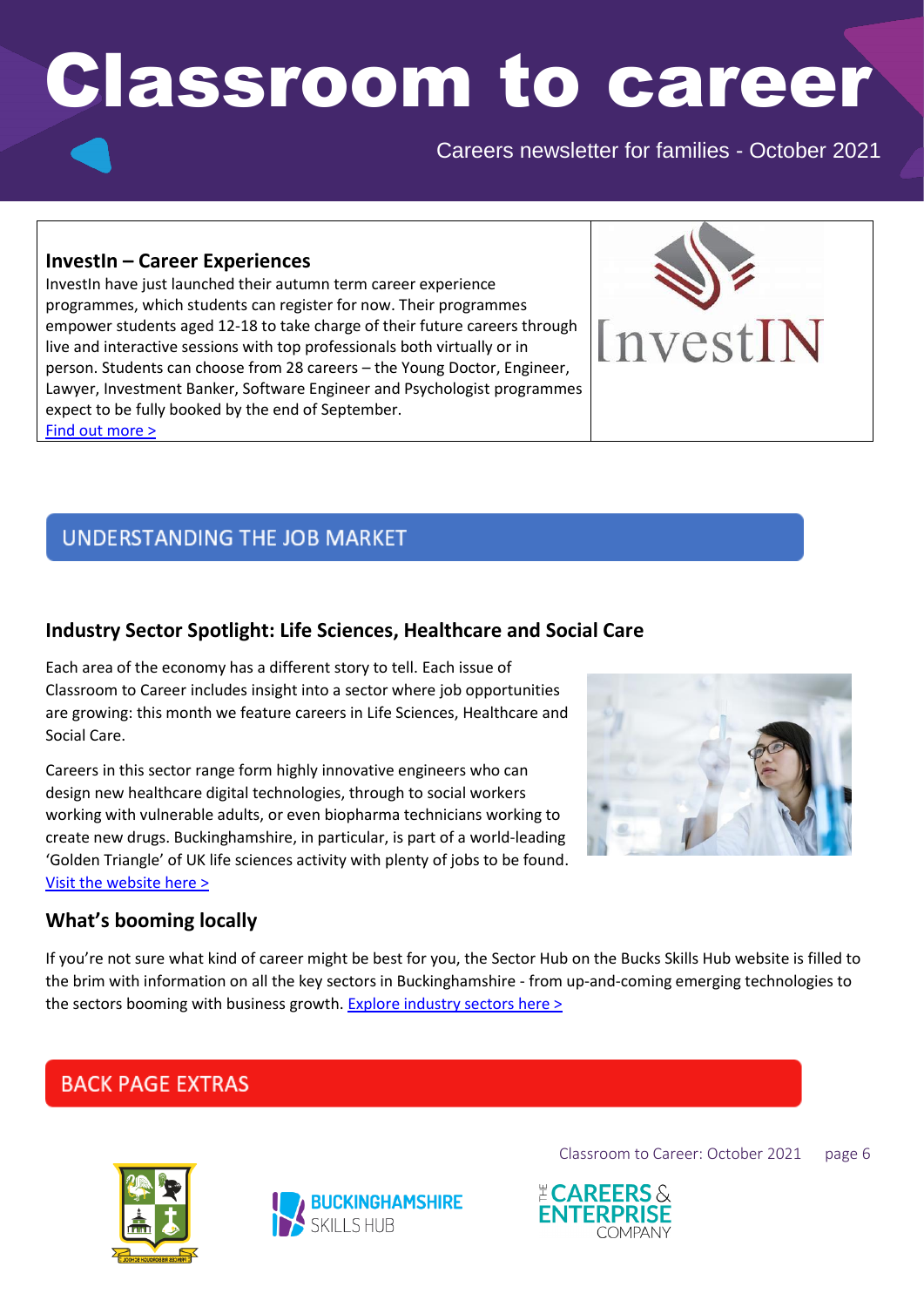Careers newsletter for families - October 2021



## **World Space Week: 4 th - 10th October 2021**

More than 8,000 events in 96 countries celebrated "The Moon: Gateway to the Stars" last year for World Space Week. This year the theme is "Satellites Improve Life." In 2021, World Space Week celebrates "Women in Space." [Find out more >](https://www.worldspaceweek.org/theme/)

### **Rail Week: 4th – 10th October 2021**

A dedicated week of activity which aims to address the skills shortage in rail-related roles and inspire a generation of young people through a series of events, visits and talks[. Find out more >](http://www.railweek.com/)

## **Digital Leaders Week: 17th – 24th October 2021**

A dedicated week of inspiring out Digital Leaders to invite in employers from the digital sector to raise awareness of the careers within this area. [Find out more >](https://digileaders.com/)

#### **Career Pilot – What's New?**

The careers website 'Career Pilot' have just released a new tool which can be accessed through the 'Start with you' section on their website. Students can see where a value/talent could take them with example jobs and other useful information. They also have a variety of 'Get Career- Ready' videos on offer, aimed at students to manage their careers as well as training that school staff can access to enhance their provision. [Find out more >](https://www.careerpilot.org.uk/)

## **Network Rail IT and STEM Initiative – Inspiring Black, Asian and Minority Ethnic Students**

Network Rail want to support and inspire Black, Asian and Minority Ethnic young people to explore careers in IT. Schools are invited to take part in a specialised Diverse IT competition, with lots of prizes up for grabs such as brand new Windows 10 laptops, work experience days, mentoring sessions and more. [Find out more >](https://www.networkrail.co.uk/careers/early-careers/diverse-it-have-you-got-the-it-factor/)